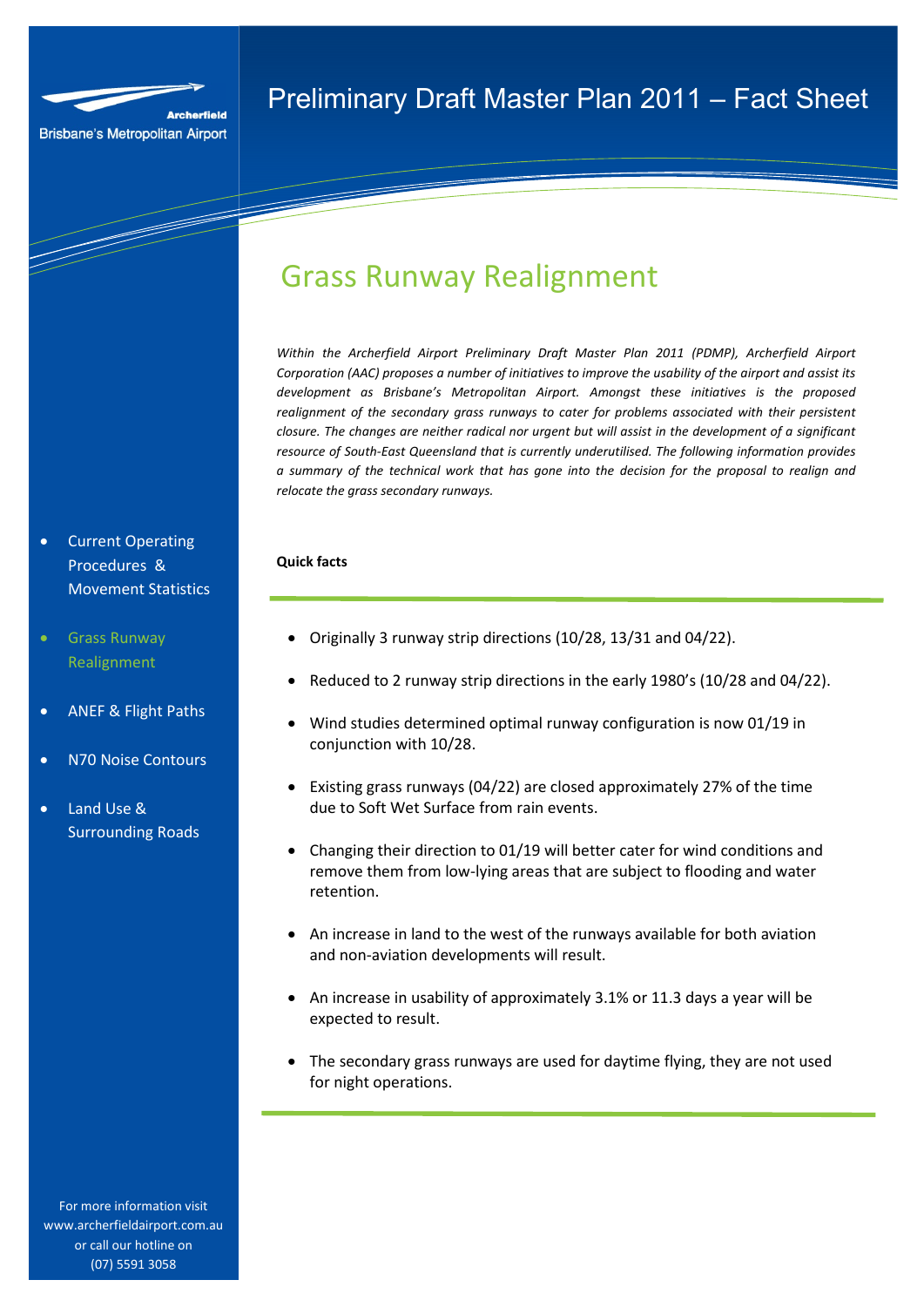

|<br>|-<br>|-

#### **History**

Archerfield airport was established in the early 1930's and served as Brisbane's primary and international airport up until 1949. After this, major operations were relocated to Eagle Farm with Archerfield reverting to a secondary role.

Prior to WWII, Archerfield airport was an all-over grass field. This allowed pilots to land in any direction that favoured wind movements on the day. With the increase in air movements, runway strips were designed to increase safety by ensuring all aircraft landed in the same direction.

Wind patterns specific to Archerfield were studied to ascertain the prominent wind direction for each season and time of day. Runways 10/28, 13/31 and 04/22 were chosen, in combination, as the most suitable directions to cater for local conditions. Each direction consisted of three runway strips.

In the early 1980's, Archerfield Airport was reduced from nine runway strips to four runway strips. These four strips are still in use today. The 13/31 runway strips were removed (presumably due to their infrequent use and/or problems with drainage) and so were the centre runways from the 10/28 and 04/22 directions.

 $\triangle$ Legend SEALED AREA GRASS MOVEMENT ARE

Figure 2.1 – Airport runways (1978)

#### **Present**

Archerfield Airport currently consists of two parallel runways in two different directions. The parallel 10/28 (East - West) runway system has sealed pavements representing a significant financial investment. These runways cater for the majority of movements due to both wind conditions and their ability to provide for the movements of larger aircraft. The 04/22 (NE - SW) secondary parallel runways are grassed surfaces and cater for light aircraft when wind is blowing across the primary 10/28 runways making it difficult for these aircraft to land safely.

### **Wind Considerations**

Studies of wind patterns were examined recently to determine if the combination of 10/28 and 04/22 directions remain optimal following the removal of the 13/31 runways in the early 1980's.<sup>1</sup> Wind strength and direction data recorded by the Bureau of Meteorology (BOM) in the 16 years 1992-2008 were analysed. Readings were taken at 3 hourly intervals to provide a statistically significant data set of 44,293 observations.

- Current Operating Procedures & Movement Statistics
- Grass Runway Realignment
- ANEF & Flight Paths
- N70 Noise Contours
- Land Use & Surrounding Roads

For more information visit www.archerfieldairport.com.au or call our hotline on (07) 5591 3058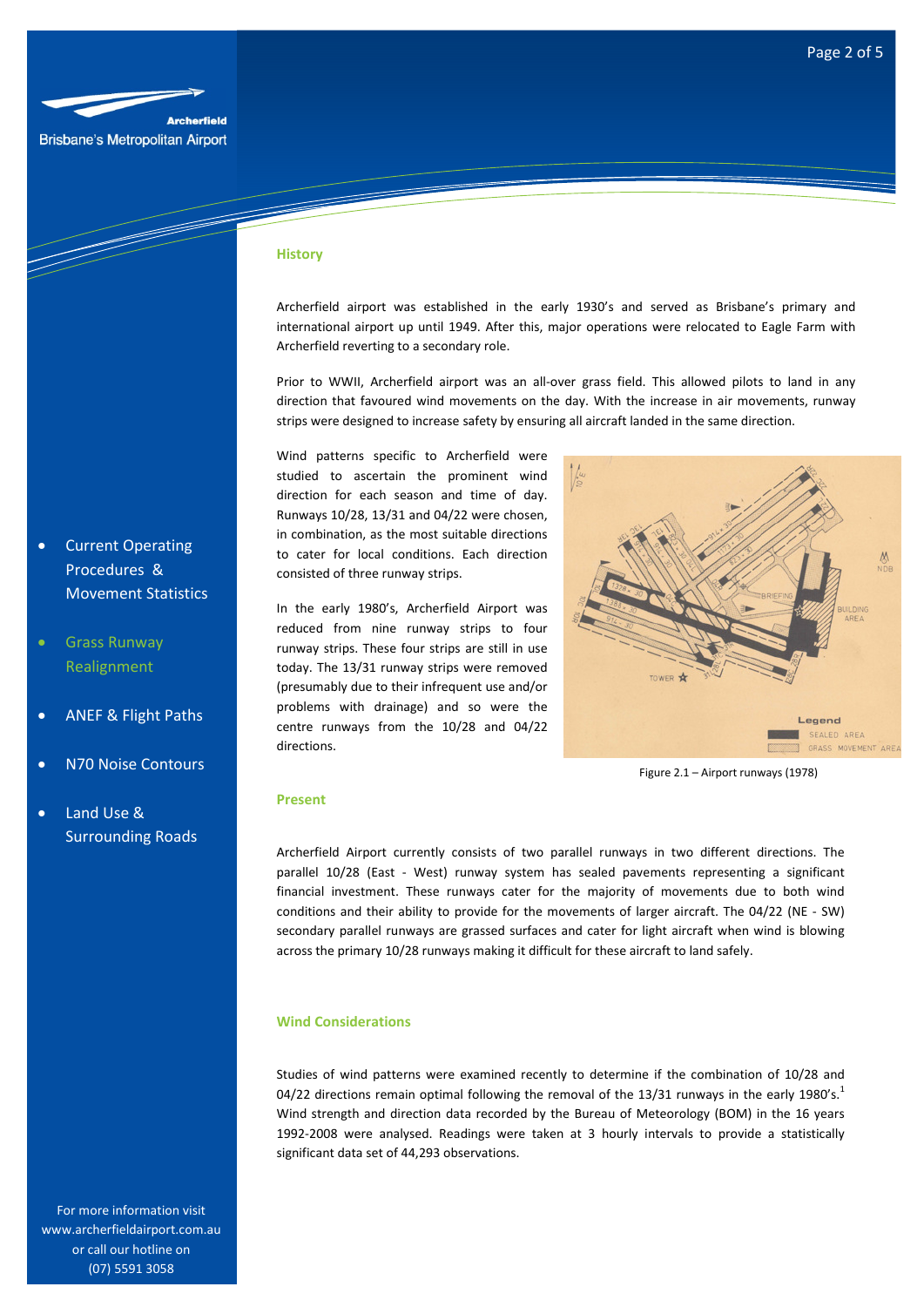

• Current Operating Procedures & Movement Statistics

- Grass Runway Realignment
- ANEF & Flight Paths
- N70 Noise Contours
- Land Use & Surrounding Roads

For more information visit www.archerfieldairport.com.au or call our hotline on (07) 5591 3058

It was found that the 10/28 parallel runways satisfy the International Civil Safety Organization (ICAO) 95% usability factor for all aircraft operating at night and, in daylight hours, for all aircraft other than those with a 10kt crosswind limitation. This means that, in accordance with ICAO recommendations, an alternative direction to the primary 10/28 runway system should be provided to cater for light aircraft during daylight hours.



The existing 04/22 grass runways are estimated to increase overall usability for these aircraft by 11.8% of the time during dry conditions, and 6% of the time during wet conditions. However, with the closure of the 13/31 runways, wind analysis has determined that the optimal direction is now between 180/360 and  $040/220^{\circ}$ M for both wet and dry conditions.

A direction of  $010/190^{\circ}$ M can be chosen as a middle ground and provides near optimal estimated usability

for both daylight dry conditions and daylight wet conditions in combination with the existing 10/28 runways. Although the estimated increase of overall usability is marginal, around 1%, problems with the existing 04/22's in their current location suggest a realignment would improve the runways

overall usability significantly if they were realigned on the ideal  $010/190^{\circ}$ M bearing.

#### **Rain Considerations**

Groundwater flow studies conducted at the airport indicate that water generally flows from the south-east corner of the airport, under the grass runways and towards the north-western end. Contour maps indicate that along with this, surface water flows end up concentrating around the low lying area that the 04L/22R runway strip passes through. These two factors can result in the 04/22 grass runways becoming soggy and unavailable for a lengthy period of time following significant rain events.



Figure 2.3 – Groundwater flows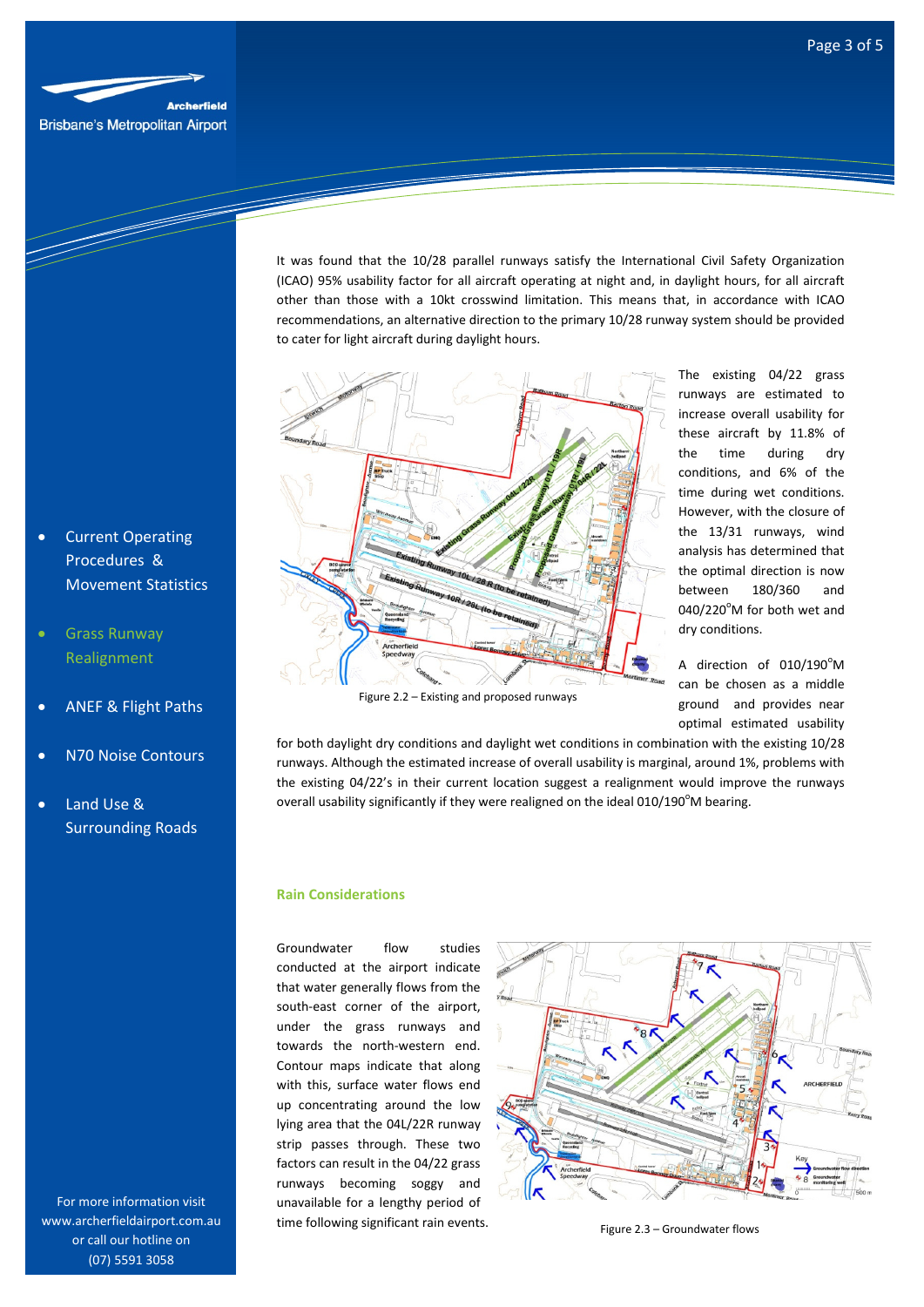

Brisbane's Metropolitan Airport

e de la década de la década de la década de la década de la década de la década de la década de la década de l<br>La década de la década de la década de la década de la década de la década de la década de la década de la déc

Airport Ground Staff determine if the runway is either too wet for aircraft to land safely, or too wet for emergency vehicles to attend the scene of an accident if an emergency situation arises. In either case, AAC Ground Staff, or when Ground Staff are not present Airservices Australia (AsA), issue a Notice To Airmen (NOTAM) to inform pilots that a particular runway is not safe to land on.

Figure 2.4 – Surface water flows

When the 04/22 runway complex is unserviceable due to soft wet surface and wind patterns are such that these runways are required, a potentially dangerous situation may arise where a light aircraft is unable to land safely. The closure of these runways also creates problems for businesses conducting training operations at Archerfield. Days of unserviceability can cause disruptions to their programmes.

NOTAM's issued over a 20 year period, 1989 - 2008, were researched to determine the frequency that the 04/22 runways have been unserviceable due to rain events. The research found that both runways have been closed for an average of 26.25% of each year during the 20 years sampled.<sup>2</sup> Either one of the runways has been unavailable for an average of 27.88% of each year due to these rain events.

A difference of approximately 3% exists when comparing closures during FAC (1989 - 1998) and AAC (1998 - 2008) operations. This could be due to changes in weather patterns, different methods used to mitigate grass losses, changes in groundwater flows across the airport or changes in assessments of current runway conditions. A number of potential solutions to alleviate the problem of runway closures involve leveling the runways, sealing them with asphalt, engineering sub-surface drainage around them and/or moving them to higher ground further to the eastern side of the airport.

## **Conclusion**

AAC's original proposal was to provide a single, sealed runway on higher ground with improved orientation. In a Hazard Identification (HAZID) meeting with the Civil Aviation Safety Authority (CASA), AsA and the two major flying schools at the airport, it was decided that two grassed runways engineered correctly would be more beneficial than a single-sealed or sealed plus grass combination.

By engineering sub-surface drainage around the two grass runways and moving them to higher ground towards the eastern side of the airport, it can be reasonably predicted that the frequencies associated with runway closures caused by rain events in the past will be reduced significantly. In order to allow this movement to higher ground to occur, the complex would need to be realigned between 20 $^{\circ}$  and 40 $^{\circ}$  counter-clockwise to fit within the airport boundaries. This results in a runway direction between  $180/360$  and  $020/200^{\circ}$ M.

**Current Operating** Procedures & Movement Statistics

# • Grass Runway Realignment

- ANEF & Flight Paths
- N70 Noise Contours
- Land Use & Surrounding Roads

For more information visit www.archerfieldairport.com.au or call our hotline on (07) 5591 3058